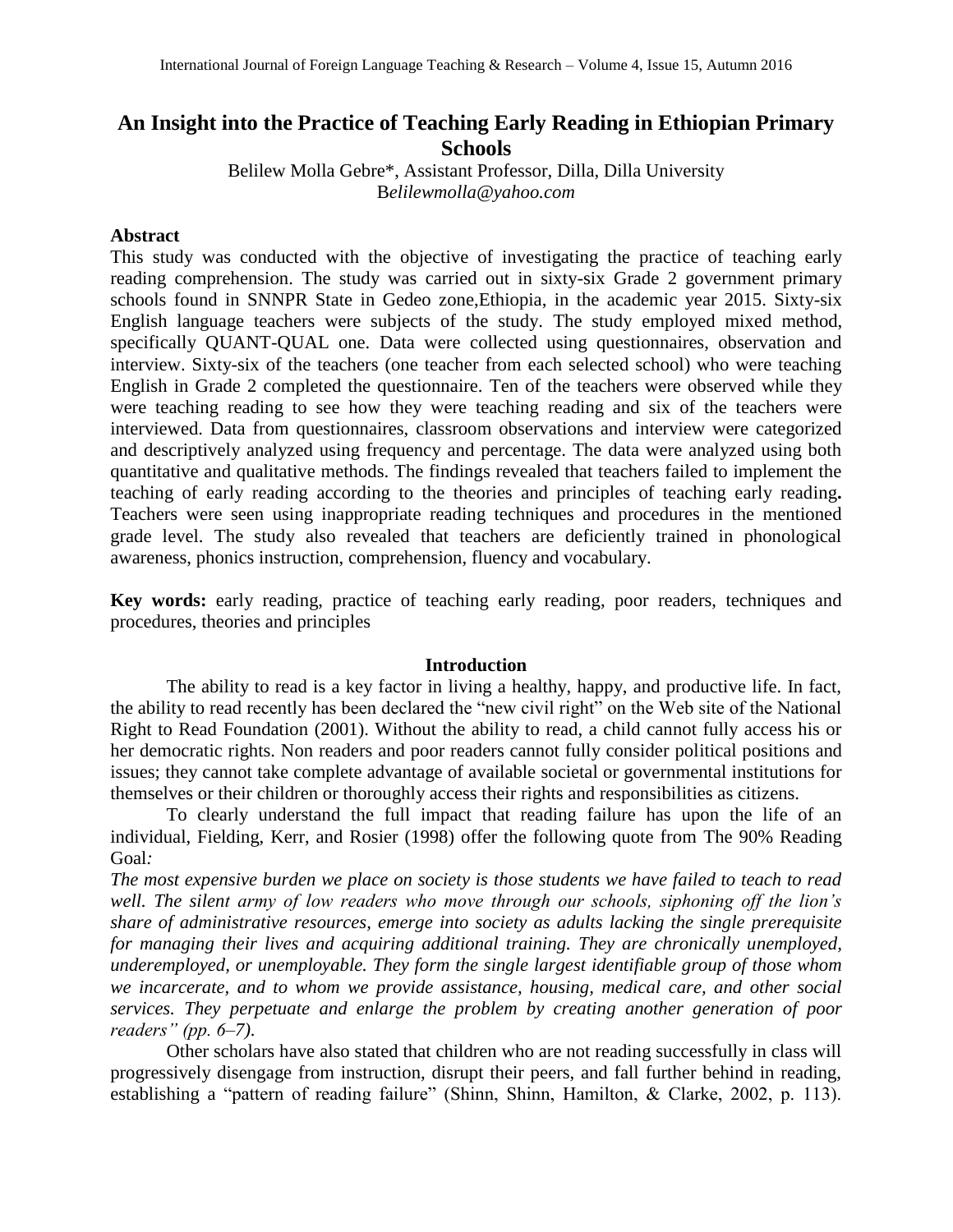Dangers around early disadvantage in reading are eloquently illustrated by the Matthew Effect (Stanovich, 1986). According to the Matthew Effect, the rich become richer and the poor comparatively poorer, such that: For unto every one that hath shall be given, and he shall have abundance: but from him that hath not shall be taken away even that which he hath (Matthew 25:29).

Applied to reading, the Matthew Effect is the idea that children who have lesser reading skill earlier fall further behind over time because they read more slowly and have less exposure to learning opportunities.

The term reading has been used for many years in a narrow sense to refer to a set of printbased decoding and thinking skills necessary to understand text (Harris & Hodges, 1981). Snow, Burns, and Griffin contend that "Reading is a complex developmental challenge that we know to be intertwined with many other developmental accomplishments: attention, memory, language, and motivation, for example. Reading is not only a cognitive psycholinguistic activity but also a social activity" (1998, p. 15).

Nowadays our understanding of the act of reading has been broadened to include the visual and thinking skills necessary to acquire information from digital video, handheld data assistants, computers, or other technological learning environments (Hobbs, 2005). Add to this broadened definition of reading the idea that the visual and thinking skills needed for acquiring information today are situated in and shaped by increasingly diverse social or cultural settings found in schools, homes, communities, or ethnic groups (Tracey & Morrow, 2006). As a result, the term reading is currently interpreted far more broadly and encompasses the learning of a complex set of skills and knowledge that allows individuals to understand visual and print-based information. The goal of reading instruction, then, is to empower readers to learn, grow, and participate in a vibrant and quickly changing information-based world.

As children begin the process of learning to read, they need to acquire a set of skills and strategies that will help them reach the ultimate goal associated with learning to read: comprehending what they read whether in traditional print forms or more technology-based formats. On the way to the goal of reading comprehension—that is, understanding the author's message—children must acquire a set of early reading skills or tools that include the following.

- Hearing individual sounds in spoken words (known as phonemic awareness)
- Recognizing and identifying letters
- Understanding concepts about how printed language looks and works
- Increasing oral language (speaking) vocabularies
- Understanding that sounds in spoken language "map" onto letters in written language
- Decoding words with accuracy, speed, and expression

Shanahan (2006) has indicated that the desire and ability to learn to read often grow out of a child's initial curiosity about how to write letters and words. Consequently, writing very often represents not only the beginning point in many a young child's journey to learn to read but the finish line as well. At first, young children become aware of letters and words in the world around them. Eventually they may ask how to write their name or spell some other personally significant word or concept (e.g., their pet's name or the name of a relative).

When children are able to write letters and words, a "cognitive footprint" or memory trace left in the brain is deep and long lasting—much longer-lasting than that engendered by mere letter or word recognition alone. Similarly, when children can string words together to construct meaning such as that found in a story, they have "comprehended" text at a deeper and longerlasting level. In a very real sense, children's understanding of what they read is deepened and cemented when they can write about it.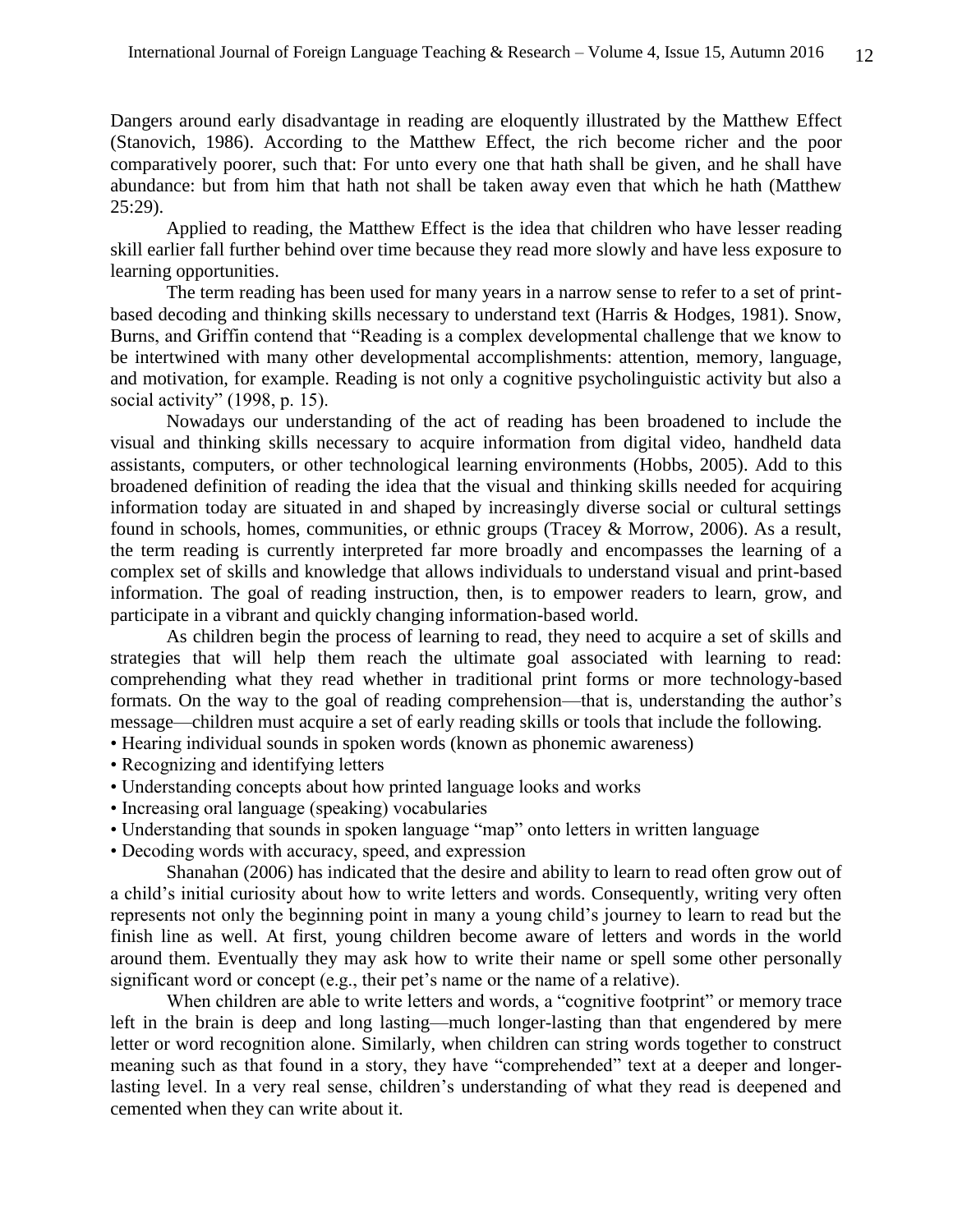Anderson, Hiebert, Scott, and Wilkinson (1985, p. 85) reported that the teacher's knowledge about effective reading instruction makes the single greatest difference in whether or not every child will have an equal and effective opportunity to learn to read successfully in elementary school! Each characteristic of exemplary reading instruction is stated in terms of what highly effective reading teachers must know and be able to do to provide effective commission members concluded that teacher knowledge, skill, and competence is absolutely essential in helping all learners become strong readers.

Research findings indicated that teachers' general instructional ability and knowledge are strongly related to student achievement (Greenwald, Hedges, & Laine, 1996). And an increasing number of studies now show a strong link between what teachers know about the teaching of reading and their students' achievement in reading (Snow, Griffin, & Burns, 2005). In fact, research also suggests that teachers influence student academic growth more than any other single factor, including families, neighborhoods, and the schools' students attend (Sanders & Rivers, 1996).

Highly effective reading teachers know how to adapt instruction to meet the needs of learners with special needs. Meeting every student's needs in learning to read in today's increasingly diverse classroom environments can be complex and challenging. Children's ability to flourish from reading instruction can be influenced by any number of factors, including physical, emotional, behavioral, and intellectual disabilities; differences between the language of instruction and students' primary language, as with English Language Learners (ELL); access to print materials in the home; parenting styles; previous schooling experiences; cultural differences; economic strata; and more. Unfortunately, there is an increasing tendency in some schools to engage in a "one-size-fits-all" reading curriculum that will not address the learning needs of all children (Tyner, 2004). However, the only way to provide solid instruction that meets the needs of learners having special needs in today's classrooms is to pursue what is called "differentiating instruction" (Gregory & Chapman, 2002). Excellent teachers provide instruction that is responsive to the *specific* needs of every child based on ongoing assessment findings.

Reading instruction should include both direct teaching of component skills and practice with reading and writing. The component skills are phonological awareness, the ability to recognize the different sounds or phonemes of spoken words; decoding, the ability to connect phonemes to letters to "sound out" unknown words; vocabulary knowledge, the understanding of the meanings of words and their uses in varying contexts; oral reading fluency, reading with speed and accuracy, as well as with the correct stress, intonation, and emphasis; and comprehension, actively working to make sense of a text by constantly integrating what is being learned in the text with what is known from experience and accumulated knowledge. These components are at the heart of teaching early reading. In order to help students' learn these components teachers should have a clear understanding of the methods and procedures such as language experience approach, literature based approach, alphabetic method, sentence method and TPR storytelling method.

Research findings in Ethiopian context with regard to the ability of students to read simple words and phrases are shocking. Piper (2010) found that the quality of reading outcomes in Ethiopia is declining slightly. The low achievement in reading comprehension is very concerning, the gap, is in children's ability to read, decode, and comprehend written text (Piper, 2010).EGRA'S finding clearly indicate that little reading instruction is happening in many schools and large numbers of students are not learning to read ( Piper, 2010). Most critically, these findings show that reading achievement is very low in Ethiopia. When asked to read a simple passage at a Grade 2 level, many regions had more than 30% of Grade 2 and 20% of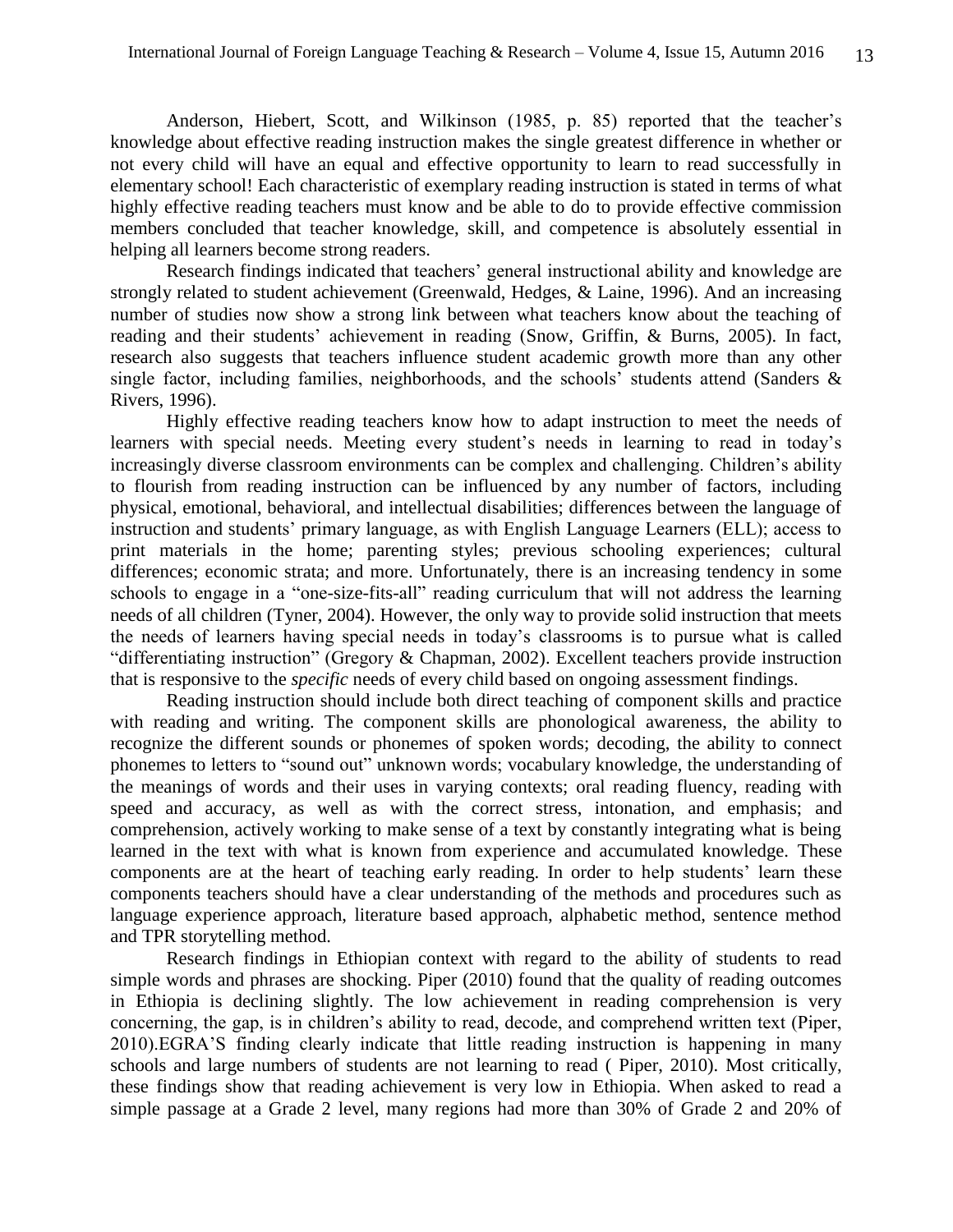Grade 3 unable to do so successful. When it comes to reading comprehension, scores are extremely low, with more than 50% of the children in most regions are unable to answer a single simple comprehension question. Gove, A. and P.Cvelich (2011) also conclude that more than 95% of grade 2 students in Ethiopia are performing below the benchmark for fluency in any language.

Piper (2010) shows that in Grade 2, between 10.1% (Addis Ababa) and 69.2% (SNNP) of the children 'in 8 regions could not read one word in Grade 2. The larger regions of Tigray (29.7%), Amhara (27.5%), Oromiya (41.2%), and Sidama (69.2%) had the highest percentages of children unable to read at all at the end of Grade 2. The scores for Oromiya and SNNP in particular were concerning, more so when we note that 54.0% of SNNP and 20.6% of Oromiya children were unable to read anything, even at the end of Grade 3. The region with the fewest zero scores was Addis Ababa, and Harari had the next fewest at both Grade 2 and Grade 3. Thus this study focuses on the teachers' understanding of the theories and principles of teaching early reading, practice of teaching early reading and the quality of training they received.

#### **Methodology**

A mixed method, specifically QUANT-QUAL design was chosen for this study due to the nature of the research problem and the researcher's fundamental beliefs about the role of research. Dorneyi (2007) has indicated that in mixed methods study, it is common and even advisable to use an embedded model of data collection where one form of data (either qualitative or quantitative) predominates.

## **Participants**

The target population of the study was a sample of sixty six (30%) grade two English language teachers randomly selected from 219 grade two English teachers in Gedeo zone. According to the information obtained from Education Department of Gedeo zone, 219 schools are currently offering grade two academic subjects in line with the new educational and training policy. Each school has one English teacher. Therefore, out of the total six districts and two town administrations in this zone, four were randomly selected by casting lots. All government elementary schools of these selected districts and town were included in the study. The districts and towns included in this study were: Dilla town, Cheffe district, Wonago district, and kochore district.

The rationale for using the simple random sampling technique for this study is that there is no obvious disparity regarding the students' placement, teachers' allocation, course book distribution, and English language period allotment among the government schools in Gedeo zone. What is more, various researchers contend that random sampling reduces sampling bias.

#### **Data gathering instruments**

Three research instruments were employed to obtain the relevant information for the study. These were questionnaire, classroom observation, and interview. They were used to triangulate the information and increase the credibility of the study.

The theoretical background in the review of literature was used as material for the preparation of the questionnaire. The purpose was to explore teacher's application and awareness of teaching early reading; and what they actually do in the classroom. Since the students are 7-8 years old, we do not expect them to fill in a questionnaire, so the questionnaire was only filled by the teachers. To gather data from the sample teachers closed type questionnaires were set both in English and Amharic. It comprises four sections. The first section was about teachers'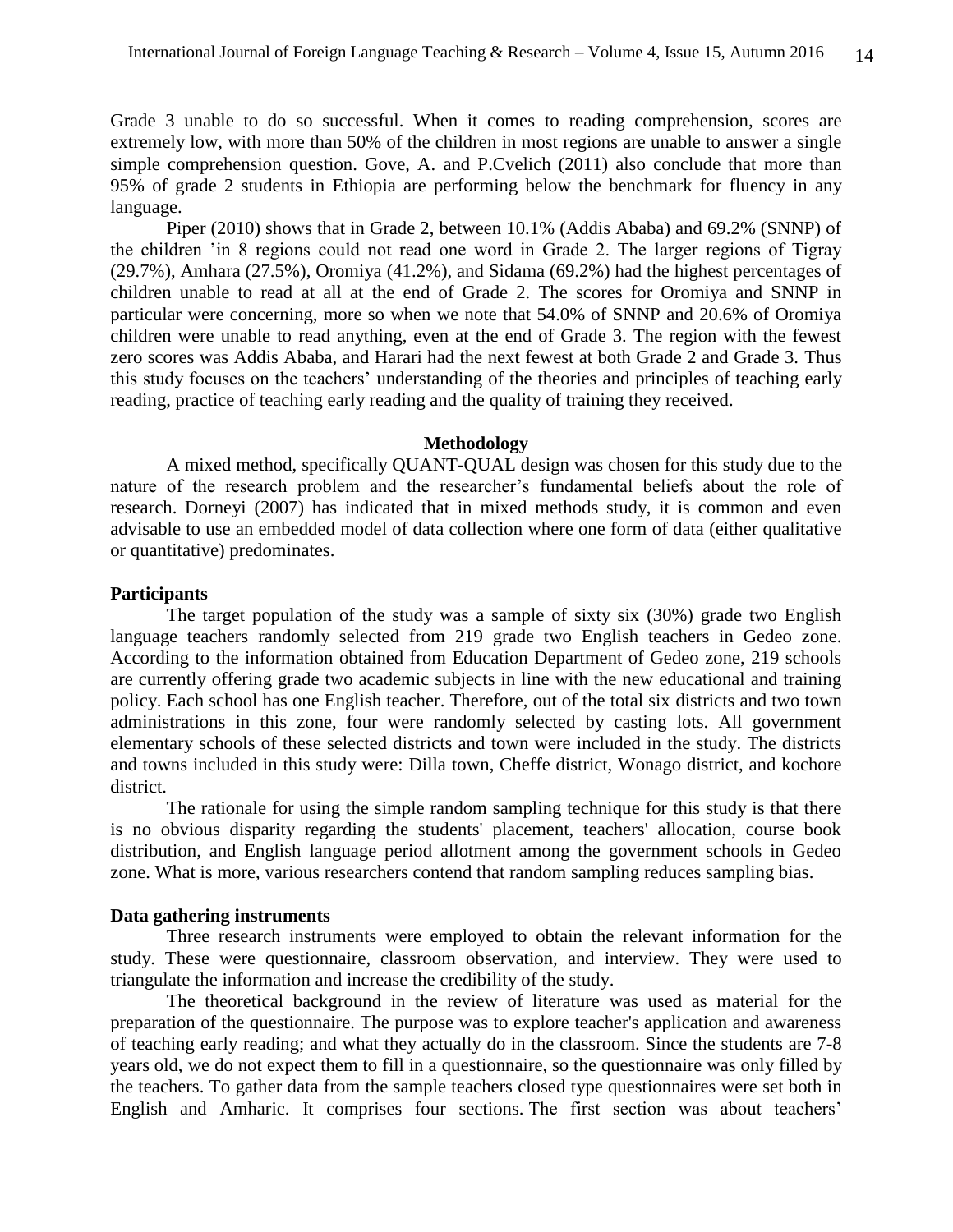background. The second section dealt with components of teaching early reading .The third section was about the practice of teaching approaches and methods for teaching early reading lesson presentation .The last section was devised to gather information about teachers' actual teaching technique which they employ in the real classroom. The items in this section were of five point Liker-Scale ranging from 'always' to 'Never'.

The major aim of the classroom observation was to collect data on what actually was happening in the classrooms during the teaching of early reading. The researcher selected ten of the teachers randomly and observed each of them four times using structured observation checklist. The researcher made a total of 40 observations when the teaching of reading skills was going on in the classrooms. This checklist was intended to investigate grade 2 English language teachers reading lessons practice in relation to the theories and principles of language teaching. These practices were recorded in the category of Yes/ No on the basis of whether they happened in the classrooms. Semi-structured interview was conducted with six teachers in Amharic (The national language) in order to crosscheck the data gathered through the questionnaire. It was also employed in order to help interviewees give critical and descriptive reflections on the issue. The widely used interview technique in qualitative interviewing is the semi-structured interview with sufficiently open-ended schedules to make the contents gathered in order and to undertake further probing on the issue.

#### **Procedures**

First the questionnaires were prepared and piloted on four grade 2 English language teachers. The response obtained from this study were analyzed and interpreted for modification of certain items in order to avoid inconsistencies, correct ambiguous items and eliminate questions that do not yield appropriate information for the study and then the revised questionnaires were administered to sixty-six English language teachers. Second, ten English language teachers' reading lessons were observed four times using the observation checklist. Finally, interview was conducted with six randomly selected teachers. The data collected from teachers' through questionnaires, observation, and interview were first gathered, tallied and finally analyzed. Then, descriptive analysis was made for each report and percentages.

|                | Qualification |                       |      |              | Subjects                                                |                                  |                  |                |                |                |      |                | College of training |             |      |                |      |                |      |                |          |                     |                          |                |                     |              |                                      |
|----------------|---------------|-----------------------|------|--------------|---------------------------------------------------------|----------------------------------|------------------|----------------|----------------|----------------|------|----------------|---------------------|-------------|------|----------------|------|----------------|------|----------------|----------|---------------------|--------------------------|----------------|---------------------|--------------|--------------------------------------|
| $10 + 3$       |               | $10+2$                |      | English      |                                                         | cluster<br>anguage               |                  | Amharic        | щ<br>H.P.      |                |      | Geography      |                     | Mathematics |      | civics         |      | Gedeuffa       |      | science        |          | Hawassa             |                          | Dilla          |                     | St.mar<br>y  |                                      |
| $\overline{Q}$ | $\%$          | $\mathop{\mathsf{S}}$ | $\%$ | $\mathsf{S}$ | $\infty$                                                | $\overline{Q}$                   | $\infty$         | $\overline{S}$ | $\%$           | $\overline{S}$ | $\%$ | $\overline{S}$ | $\infty$            | $\Omega$    | $\%$ | $\overline{a}$ | $\%$ | $\overline{S}$ | $\%$ | $\overline{Q}$ | $\infty$ | $\mathbf{S}$        | $\%$                     | $\overline{S}$ | $\%$                | $\mathsf{S}$ | $% \mathfrak{H}_{\bullet}^{\bullet}$ |
| 6<br>5         | 9<br>8.<br>5  | 1                     | 5    | T<br>6       | $\overline{2}$<br>$\overline{4}$<br>٠<br>$\overline{2}$ | $\overline{2}$<br>$\overline{4}$ | 3<br>6<br>٠<br>4 | $\overline{2}$ | 3 <sub>l</sub> | $\overline{4}$ | 6    | $\overline{2}$ | $\overline{3}$      | 6           | 9    | 6              | 9    | $\overline{2}$ | 3    | $\overline{4}$ | 6        | 4<br>$\overline{4}$ | 6<br>6<br>$\bullet$<br>7 | $\overline{2}$ | 3<br>$\overline{2}$ |              | 1.<br>5                              |

**Results** *Table 1. General Features of the Teachers who responded to the Questionnaire*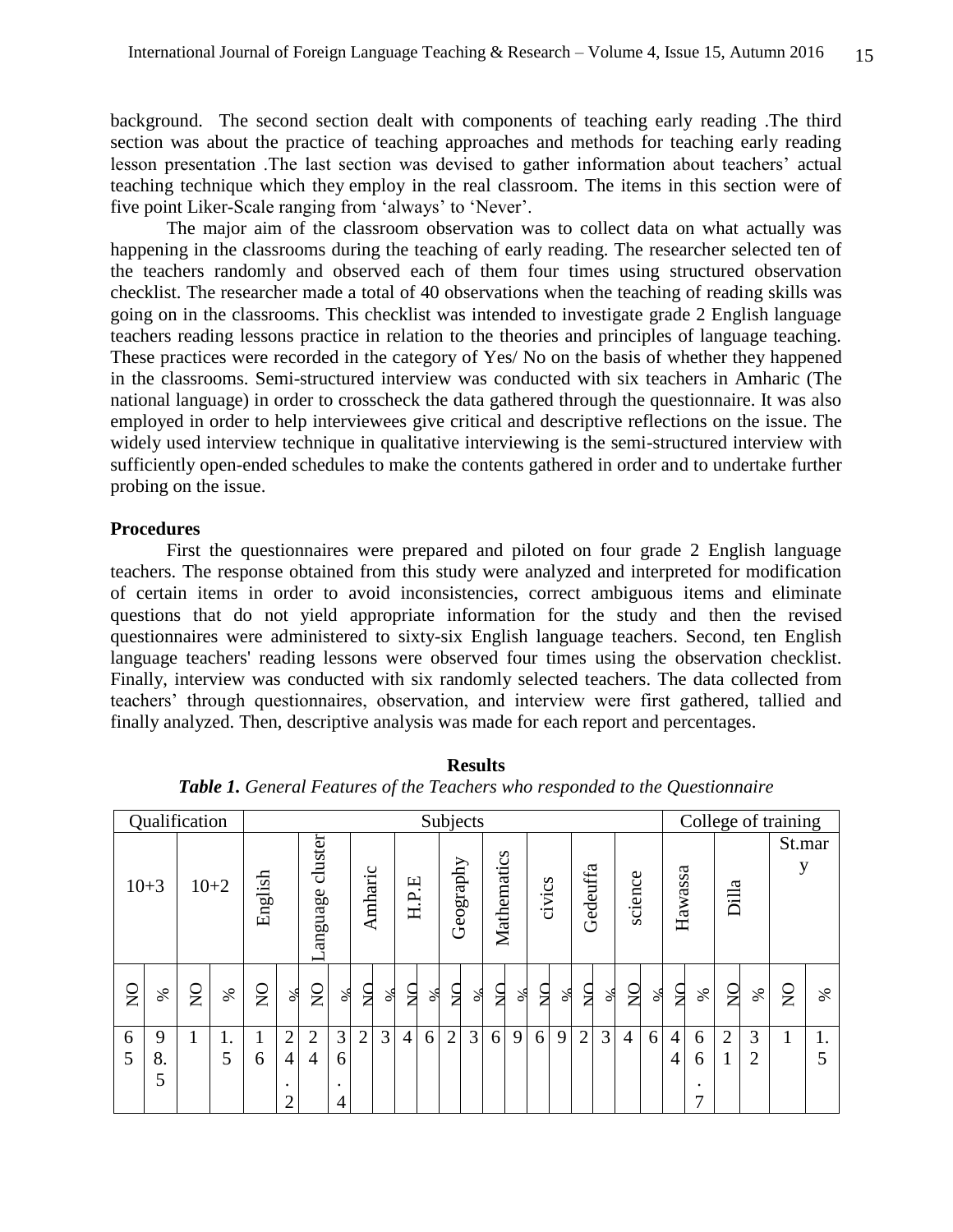The background questionnaire was intended to find out information from teachers about their qualification and the training they had attended. According to the result, from the whole population, 65(98.5%) of the teachers have Diploma. From this total population, only 16(24.2%) was covered by English graduate teachers. 50(75.8%) of the population was covered by other fields of study. These are, Diploma in language clusters, Diploma in Amharic ( National language), Diploma in Health and Physical Education, Diploma in Geography, Diploma in civics, Diploma in Gedeuffa (students' mother tongue), and Diploma in Science. Out of these teachers 24(36.4%) didn't have related field of education to teach English. It seems that these schools didn't give much emphasis on teaching early reading. When conducting the interview the researcher found out that grade 2 English teachers were recruited from different field of specializations. The only thing the schools expect from them to assign as English teachers is to have a good command of English. The result indicated that the teachers were not equipped with the required knowledge and skills to teach early reading.

| Whether teacher get<br>chance of in-service | training       |      |    |        | Whether the<br>training is<br>Satisfactory or<br>not for teaching |      |                |      |                          |      |                |    |                |   |
|---------------------------------------------|----------------|------|----|--------|-------------------------------------------------------------------|------|----------------|------|--------------------------|------|----------------|----|----------------|---|
|                                             | Response       |      |    |        | Response                                                          |      |                |      |                          |      |                |    |                |   |
| Yes                                         | N <sub>o</sub> |      |    | Summer | Workshop                                                          |      | Seminar        |      | Conference               |      | Yes            |    | N <sub>o</sub> |   |
| N<br>$\%$                                   | N <sub>O</sub> | $\%$ | N  | $\%$   | N                                                                 | $\%$ | N <sub>O</sub> | $\%$ | N                        | $\%$ | N              | %  | N              |   |
|                                             |                |      | O  |        | $\Omega$                                                          |      |                |      | O                        |      | O              |    | O              |   |
| 60.6<br>$\overline{4}$                      | 26             | 39.4 | 24 | 36.4   | 18                                                                | 27.3 |                | 1.5  | $\overline{\phantom{0}}$ |      | $\overline{2}$ | 39 | 40             | 6 |
|                                             |                |      |    |        |                                                                   |      |                |      |                          |      | 6              | .4 |                | 6 |

*Table 2. In- service training teachers received*

Teachers were also asked about whether they received any short term training and the types of trainings they attended. The result indicated that 40(60.6%) of the teachers got in-service training and the rest 26(39.9%) didn't get any in-service training. It was also showed that only 43(65.2 of teachers got summer course, work shop, and seminar. The data from interview also confirmed this response. This data implies that majority of the teachers didn't have any kind of in-service training.

Teachers were also asked about whether the in-service training gave them sufficient knowledge and skills to teach early reading. As can be observed above, 26 (39.4%) of the teachers said that the training they received is satisfactory to teach early reading. On the other hand,  $40(60.6%)$  of the teachers said that the training they received is not satisfactory to teach early reading. The data from classroom observation and interview indicated that teachers had no awareness to teach the five components of reading. It also showed that from 40 observed lessons in 20 (50%) teachers had inadequate preparation to teach early reading. According to the information gathered during interview, the drawback of the trainings was lack of sustainability, trainer's lack of expertise and the dominance of theoretical aspect. It seems that the reason for the lack of appropriate teaching methods for reading was lack of training and lack of the teachers' opportunity to be introduced to the current language teaching method. To conclude, all the data implies that all the in-service training for the teachers was not satisfactory.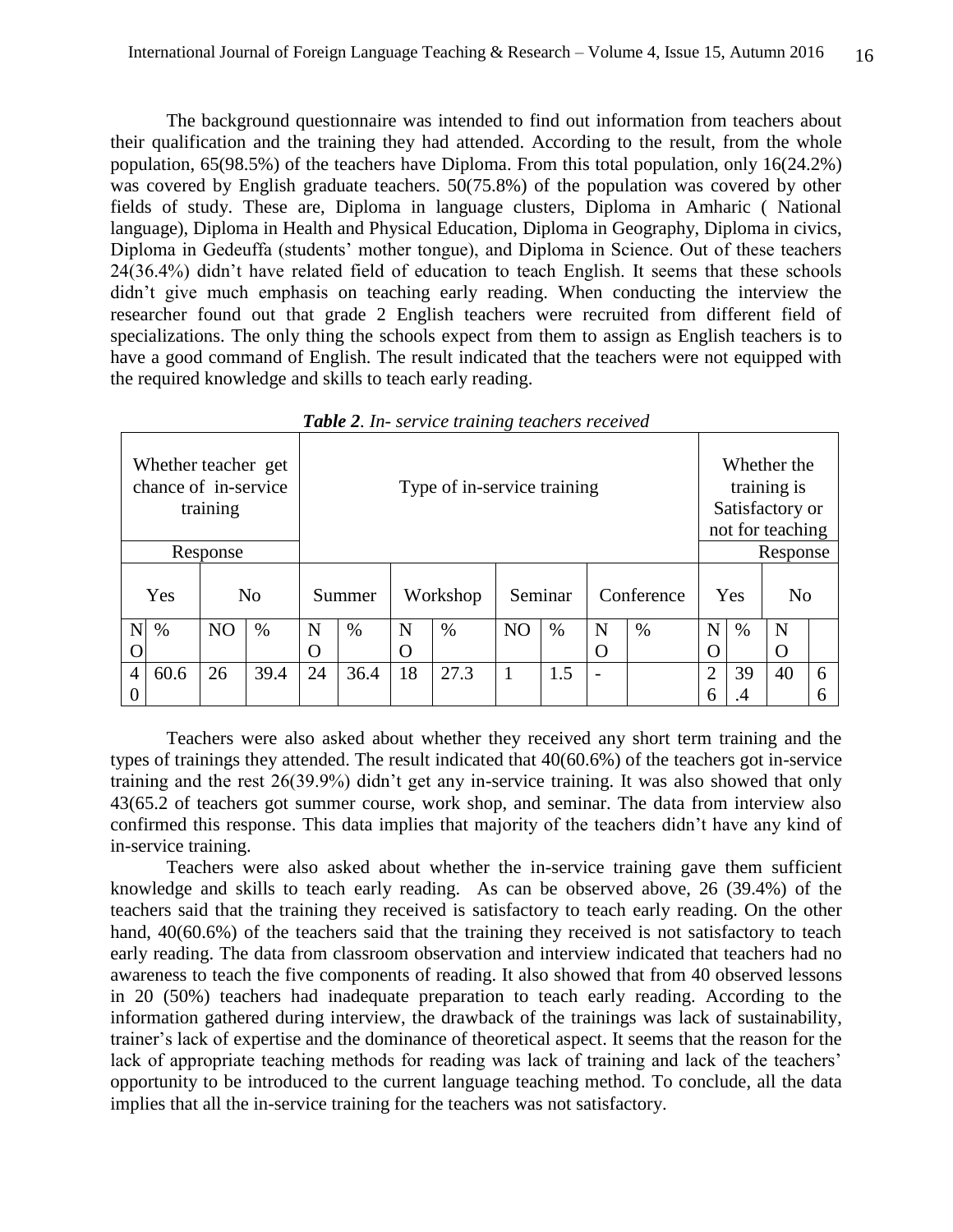In the interview session, among the 6 interviewed teachers only one of the teachers mentioned that she received diploma in teaching English. Two of them trained in science stream, and the rest three are from social science stream. These teachers said that they are made to teach English without any training on what and how to teach early reading and other language skills. One of the teachers, T3 said that "It is really wrong to let me teach English without attending any training on how to teach language skills. Again it is wrong to expect effective teaching and effective assessment from me to help my students' progress in the right direction." The second teacher, T6 also complained that no one is helping her to teach early reading effectively and what she does is just teaching what is in the textbook.

| Type of training    |     | Responses |                |      |       |  |  |  |  |  |  |
|---------------------|-----|-----------|----------------|------|-------|--|--|--|--|--|--|
|                     | Yes |           | N <sub>o</sub> |      | Total |  |  |  |  |  |  |
|                     |     | %         |                | $\%$ |       |  |  |  |  |  |  |
| Phonological        | 8   | 12.1      | 58             | 87.9 | 66    |  |  |  |  |  |  |
| awareness           |     |           |                |      |       |  |  |  |  |  |  |
| Phonics instruction | 10  | 15.2      | 56             | 84.9 | 66    |  |  |  |  |  |  |
| Comprehension       | 24  | 36.4      | 42             | 63.6 | 66    |  |  |  |  |  |  |
| Fluency             | 6   | 9         | 60             | 90.9 | 66    |  |  |  |  |  |  |
| Vocabulary          | 18  | 27.3      | 48             | 72.7 | 66    |  |  |  |  |  |  |

*Table3.Teachers Training concerning five Components of reading in College*

Table 3, was intended to find out information from teachers as to whether they got skills to teach the five components of early reading from college training. The teachers' responses to this question indicated that 8 (12.1%) of them said that they were trained in phonological awareness in the college. Concerning phonics instruction, only 10(15.2%) said that they were trained in phonics instruction in teacher training college. Regarding comprehension skill, 24 (36.4%) said that they were trained in the comprehension skill in the college. For fluency skill, only 6(9%) of them got training in the college. With regard to vocabulary skill, 18(27.3%) of them reported that they got methodological training to teach vocabulary in the college.

The result indicated that teacher training Colleges are not giving adequate training on Phonological awareness, Phonics, and fluency skills for elementary English teachers. In class observation the researcher also saw that almost all observed teachers are not teaching these three skills, however, some teachers are observed teaching comprehension and vocabulary. As a result, grade 2 teachers have no awareness to teach Phonological awareness, Phonics instruction, and fluency skills. During the interview session, teachers reflected that the training they received in teacher training college was not sufficient to help them teach the early reading skills successfully.

The interview result revealed that there was complete mismatch between the background of the teachers and what they are teaching in the school. One of the teachers, T1 said that "I do not understand the technical terms and phrases you are asking me. I do not know what phonological awareness, phonics instruction and fluency are. What I do is help the kids to write different letters, words and pronounce them." With regard to the problems kids face during teaching early reading, all the teachers said that students cannot read well. They do not differentiate the English letters. Another interviewee said that he wastes most of his time by teaching alphabets than teaching reading. When talking about students' ability in reading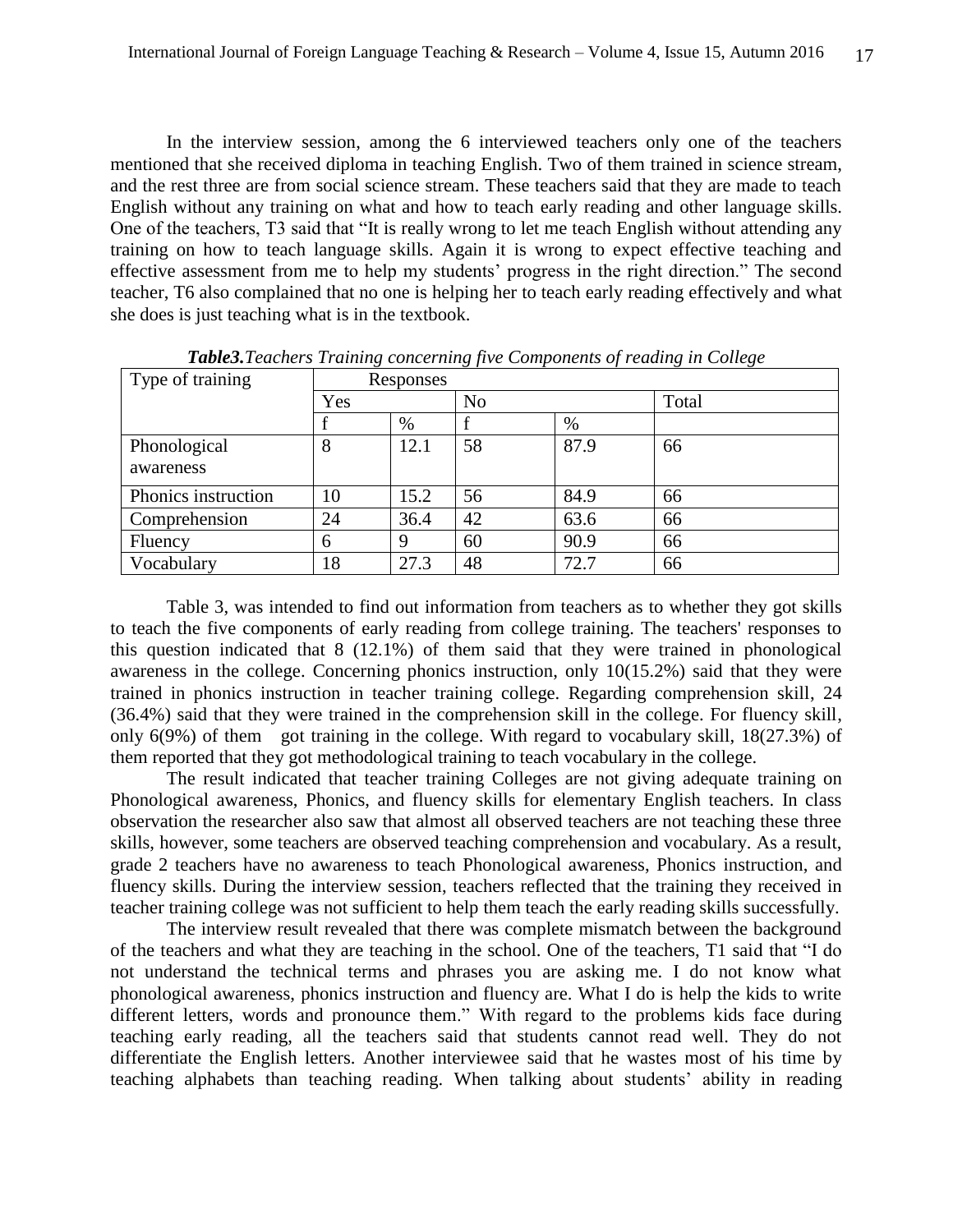comprehension, majority of the teachers confirmed that their students neither read nor understand the message.

Regarding reasons for the low achievement of students in reading, all of them said that lack of alphabetic knowledge is the main reason. They said that most students didn't attend kindergarten school. Another reason one of the teacher mentioned is that the Latin letters that students use when they are learning the local language (mother tongue) is confusing students while they are reading in English.

| $\mathbf I$    | Questionnaire items                                    |                   | $1.99$ $1.000$ $1.000$ $1.000$ |                |      | $\cdots$       | $\frac{1}{2}$ |                | Responses |                |      |       |
|----------------|--------------------------------------------------------|-------------------|--------------------------------|----------------|------|----------------|---------------|----------------|-----------|----------------|------|-------|
| t<br>e<br>m    |                                                        |                   |                                |                |      | Sometimes      |               | Rarely         |           |                |      |       |
| S              |                                                        | Always            |                                | Usually        |      |                |               |                |           | Never          |      | Total |
|                |                                                        | N<br>$\mathbf{O}$ | $\%$                           | N <sub>o</sub> | $\%$ | N <sub>o</sub> | $\%$          | N <sub>o</sub> | $\%$      | N <sub>o</sub> | $\%$ |       |
| $\mathbf{1}$   | How often do you<br>teach Phonological<br>awareness    | 12                | 18.2                           | 22             | 33.3 | 8              | 12.1          | 12             | 18.2      | 12             | 18.2 | 66    |
| $\overline{2}$ | How often do you use<br>Phonics instruction            | 10                | 15.2                           | 18             | 27.3 | 14             | 21.2          | 12             | 18.2      | 12             | 18.2 | 66    |
| $\overline{3}$ | How often do you<br>teach reading for<br>Comprehension | 16                | 24.2                           | 20             | 30.3 | 14             | 21.2          | 12             | 18.2      | $\overline{4}$ | 6    | 66    |
| $\overline{4}$ | How often do you<br>teach reading for<br>Fluency       | 20                | 30.3                           | 14             | 21.2 | 12             | 18.2          | 6              | 9         | 14             | 21.2 | 66    |
| 5              | How often do you<br>teach Vocabulary for<br>reading    | 20                | 30.3                           | 14             | 21.2 | 8              | 12.1          | 14             | 21.2      | 10             | 15.2 | 66    |

*Table 4. Teachers' Responses regarding teaching components of early reading*

Table 4 presents 5 items which describe implementing five components of reading .Very specifically, item 1 focuses on the practice of teaching phonological awareness. Among 66 respondents, 12(18.2%) of teachers reported that they do this always and 22(33.3%) of them said that they do so usually. Moreover, 8(12.1) % of the respondents disclosed that they use the strategy only sometimes. But, 12(18.2%) teachers reported that they do use the strategy rarely and 12(18.2%) teachers reported that they do not use it at all. The data found from the observations showed that the teachers were not seen using this activity in all observed sessions. As indicated earlier, 58(87.9%) of teachers said that they did not receive training on phonological awareness skill in colleges. This implies that grade 2 English teachers have no awareness about teaching phonological awareness skill.

In item 2, the teachers were asked whether they implement the phonics instruction in teaching early reading. The data indicated that 10(15.2%) and 18(27.3%) respectively reported that they always and usually implement the phonics instruction in teaching early reading. Of the remaining 14(21.2%) and 12(18.2%) said that they implement sometimes and rarely respectively.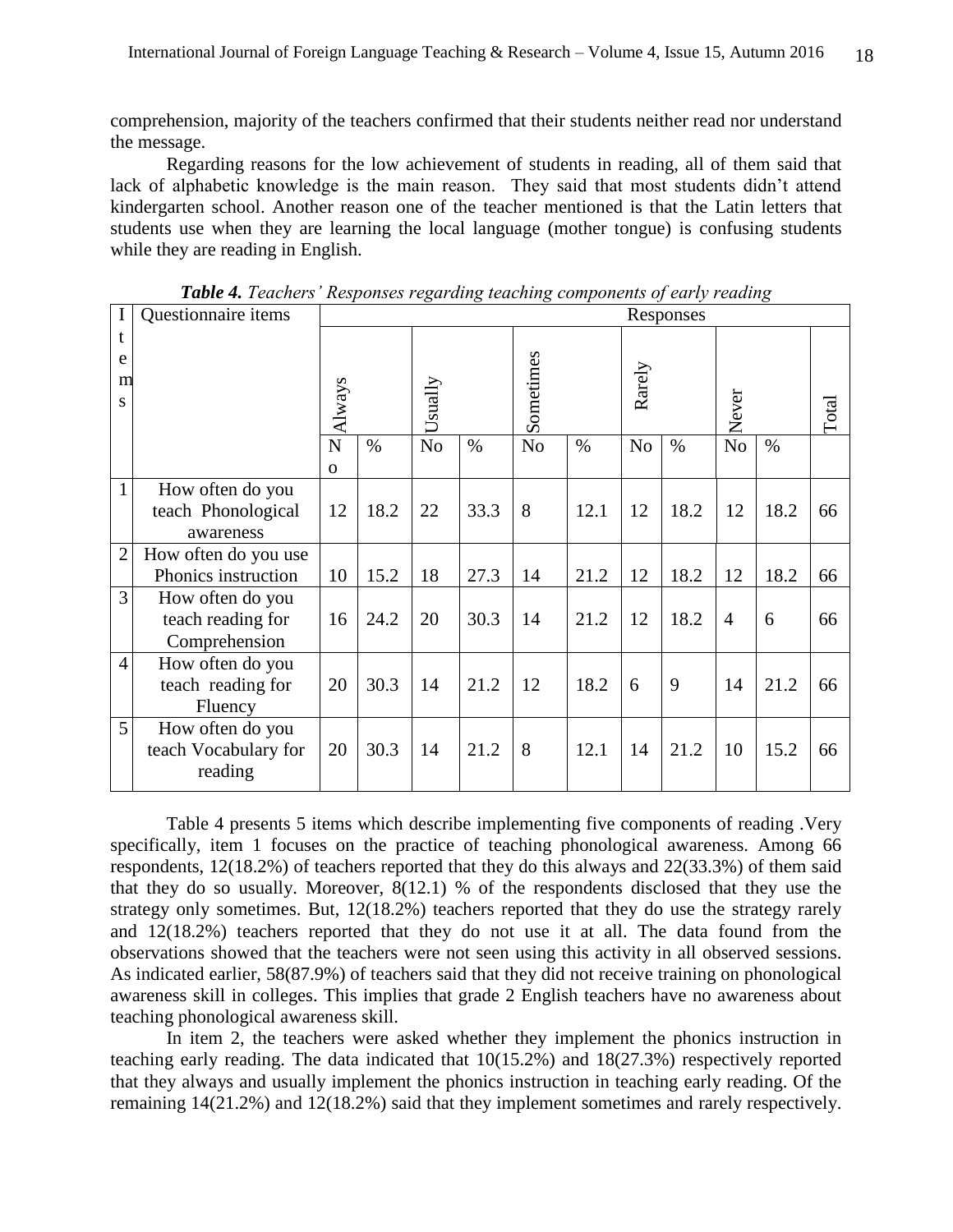While 12(18.2%) disclosed they do not do it at all. The data found from the observations showed that the teachers were not seen using this activity in the observed sessions. As indicated in table 3, 56 (84.9%) of teachers said that they did not receive training on phonics skill in colleges. This implies that teachers have no awareness about teaching phonics skill.

The teachers' responses to item 3 indicated that, 16(24.2%) teachers teach comprehension skill always and  $20(30.3\%)$  of them do so usually. Moreover,  $14(21.2)$  % of the respondents disclosed that they use the strategy only sometimes. But, 12(18.2%) and 4(6%) teachers reported that they use the strategy rarely and never respectively. When it comes to the classroom observation, in 8(20%) and 8(20%) of the lessons teachers sometimes and rarely use reading for comprehension strategy. However, in 24(60%) of the actual lesson presentation they never do so at all. Though more than half i.e. 36 (54.5%) of the teachers claimed that they always and usually teach comprehension skill, the data from the classroom observation and content analysis seem to disprove the teachers claim because they were found teaching comprehension skill sometimes, rarely or never at all.

With regard to teaching fluency, for item 4, 20(30.3%) teachers stated that they always teach fluency skill. In addition, 14(21.2%) and 12(18.2%) respondents exploit this strategy usually and sometimes respectively. On the other hand,  $6(9%)$  and  $14(21.2%)$  teachers use this strategy rarely and never respectively. The data found from the observations showed that the teachers were not seen using this activity in forty of observation sessions. As indicated in table 3, 60 (90.9%) of teachers said that they did not receive training on fluency skills in colleges. This implies that teachers are not teaching fluency because they have no awareness about it.

Item 5 assesses the teachers' practice on teaching vocabulary for reading. According to the respondents, 20(30.3%) teachers use it always and 14(21.2%) of them do so usually. Moreover,  $8(12.1)$  % of the respondents disclosed that they use the strategy only sometimes. But, 14(21.2%) teachers use the strategy rarely and 10(15.2%) teachers do not use it at all. The classroom observation; however, revealed that in 4(10%) and 12(30%) of the observed lessons, the teachers teach vocabulary for reading always and usually respectively. In 16(40%) of the observed lessons they sometimes teach vocabulary. However, in 8(20%) of the actual lesson presentation they rarely do it. The data from classroom observation indicated that less than half of the teachers teach vocabulary for reading always and usually. This implies that the rest, more than half teachers are not giving attention to teach vocabulary for reading.

| Ite |                                                                                | Responses      |      |                |      |                |      |                |      |                |       |    |  |  |
|-----|--------------------------------------------------------------------------------|----------------|------|----------------|------|----------------|------|----------------|------|----------------|-------|----|--|--|
| ms  | Questionnaire<br>items                                                         | Always         |      | Usually        |      | Sometimes      |      | Rarely         |      | Never          | Total |    |  |  |
|     |                                                                                | N <sub>o</sub> | $\%$ | N <sub>o</sub> | %    | N <sub>o</sub> | $\%$ | N <sub>o</sub> | $\%$ | N <sub>o</sub> | %     |    |  |  |
|     | Teaching<br>approach                                                           |                |      |                |      |                |      |                |      |                |       |    |  |  |
| 6   | How often do you<br>use language<br>experience<br>approach to teach<br>reading | 16             | 24.2 | 26             | 39.4 | 6              | 9    | 8              | 12.1 | 10             | 15.2  | 66 |  |  |

*Table 5. Teachers' use of classroom procedures of teaching early reading*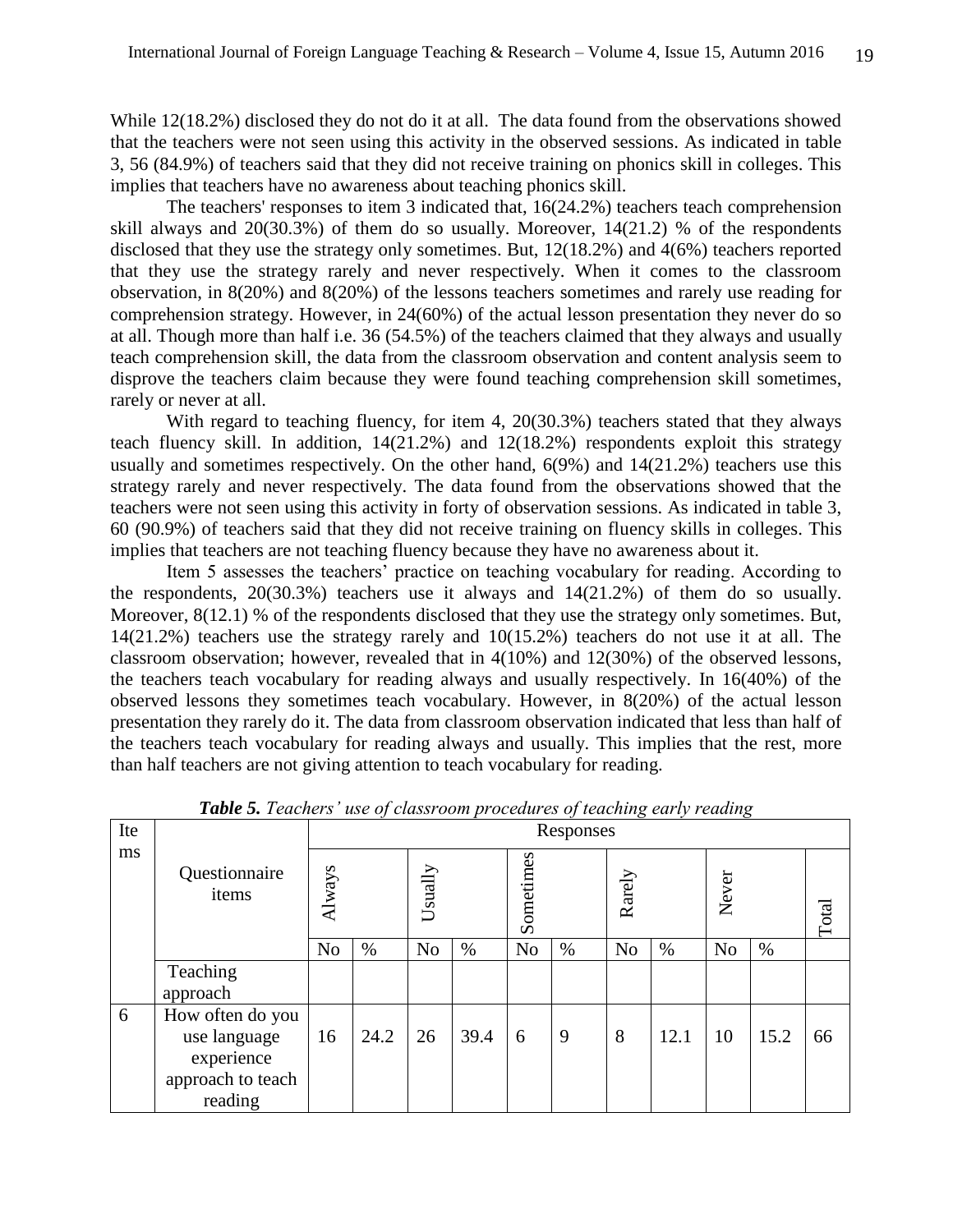| $\overline{7}$ | How often do you<br>use literature<br>based approach<br>for teaching<br>reading     | 8  | 12.1 | 26 | 39.4 | 10             | 15.2 | 12 | 18.2 | 10             | 15.2 | 66 |
|----------------|-------------------------------------------------------------------------------------|----|------|----|------|----------------|------|----|------|----------------|------|----|
|                | Teaching methods                                                                    |    |      |    |      |                |      |    |      |                |      |    |
| 8              | How often do you<br>use whole<br>language method<br>for teaching<br>reading         | 12 | 18.2 | 24 | 36.4 | $\overline{4}$ | 6    | 22 | 33.3 | $\overline{4}$ | 6    | 66 |
| 9              | How often do you<br>use the alphabetic<br>methods of<br>teaching reading            | 18 | 27.3 | 26 | 39.4 | 10             | 15.2 | 8  | 12.1 | $\overline{4}$ | 6    | 66 |
| 10             | How often do you<br>use sentence<br>method for<br>teaching reading                  | 26 | 39.4 | 10 | 15.2 | 8              | 12.1 | 8  | 12.1 | 14             | 21.2 | 66 |
| 11             | How often do you<br>implement TPR<br>Storytelling<br>method for<br>teaching reading | 16 | 24.2 | 14 | 21.2 | 8              | 12.1 | 14 | 21.2 | 14             | 21.2 | 66 |

Items 6-11 were intended to elicit information as to whether the teachers are using different approaches of reading. In item 6 the teachers were asked if they use language experience approach to teach reading for teaching reading. The responses to this item revealed that, 16(24.2%) teachers use the approach always and 26(39.4%) of them do so usually. Moreover, 6(9) % of the respondents disclosed that they use the approach only sometimes. But, 8(12.1%) teachers use the approach rarely and 10(15.2%) teachers do not use it at all. The data found from the observations showed that the teachers were not seen using this activity in forty of observation sessions. Though majority of the teachers i.e. 42 (63.6%) claimed that they always and usually teach language experience approach, the data from the classroom observation and interview seem to disprove the teachers claim because they were never seen using language experience approach.

As to the use of literature based approach for item 7, 8(12.1%) teachers use the literature based approach always and 26(39.4%) of them do so usually. Moreover, 10(15.2) % of the respondents disclosed that they use the approach only sometimes. But, 12(18.2%) teachers use the approach rarely and 10(15.2%) teachers do not use it at all. The classroom observation; however, revealed that in 12(30%) and 16(40%) of the observed lessons, the teachers use literature based approach always and usually respectively. In 12(30%) of the observed lessons they sometimes use it.

The data from the teachers and classroom observation indicated that more than half of the teachers use the literature based approach always and usually. This implies that a significant numbers of teachers are not giving attention to use the literature based approach.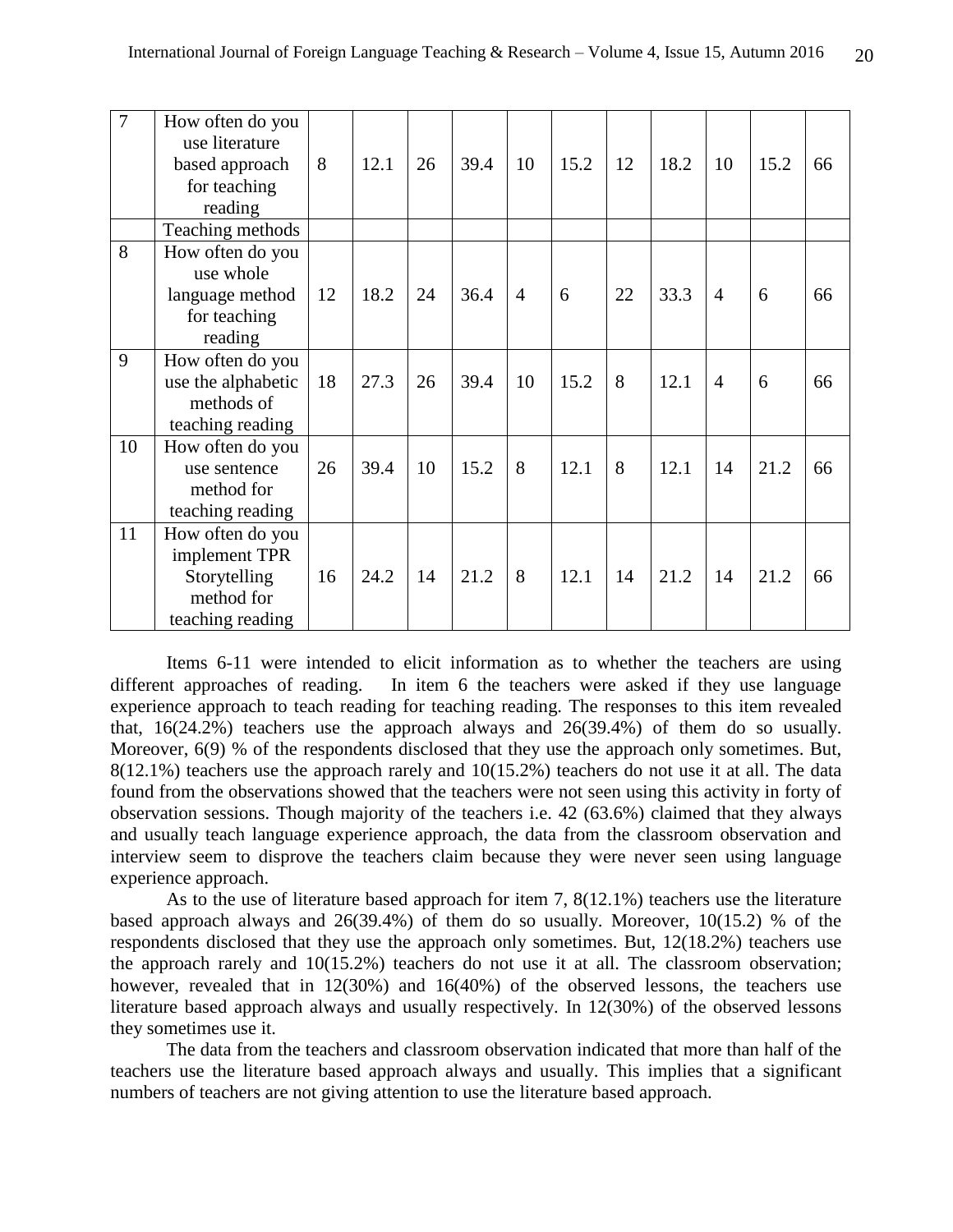Moreover, the teachers' responses to item 8, indicated that only 12(18.1%) of the teachers always use whole language method for teaching reading while 24(36.4%) of them use it usually. The remaining, 4(6%) and 22(33.3%) use it sometimes and rarely respectively. While the rest 4(6%) of them declared that they never use it for teaching reading. When it comes to the classroom observation, in 12(30%) of the lessons teachers sometimes use whole language method for teaching reading. However, in 28(70%) of the actual lesson presentation they never do so at all.

Though more than half of the teachers i.e. 36 (54.5%) of the teachers claimed that they always and usually use whole language method for teaching reading, the data from the classroom observation and interview seem to disprove the teachers claim because they were found using whole language method sometimes and never at all for teaching reading.

The teachers' responses to item 9, indicated that 18 (27.3%) of them always Use the alphabetic methods of teaching reading. while 26(39.4%) said they usually teach it. Of the remaining, 10(15.2%) reported that they sometimes use it and the rest 8(12.1%) and 4(6%) use it rarely and never respectively for teaching reading.

The classroom observation; however, revealed that in 16(40%) and 8(20%) of the observed lessons, the teachers use alphabetic method always and usually respectively. In 8(20%) of the observed lessons they sometimes use it. However, in 8(20%) of the actual lesson presentation they rarely do it. As can be seen from the teachers' and classroom observation, it appears logical to conclude that majority of the teachers always and usually engage their students in teaching alphabetic methods of teaching reading.

In item 10, the teachers were asked whether they implement the sentence method in teaching early reading. The teachers' responses as can be seen from Table 10 indicate that, 26(39.4%) teachers always use the sentence method strategy and 10(15.2%) of them do so usually. Moreover, 8(12.1) % of the respondents disclosed that they use the strategy only sometimes. But, 8(12.1%) teachers use the strategy rarely and 14(21.2%) teachers do not use it at all. The classroom observation; however, revealed that in 12(30%) of the observed lessons, the teachers use alphabetic method always. In 16(40%) of the observed lessons they usually use it. However, in 12(30%) of the actual lesson presentation they sometimes do it.

As can be seen from the table, more than half teachers i.e. 36(54.5) claimed that they implement the sentence method in teaching early reading always and usually. Classroom observation also confirmed that majority of the teachers implement the sentence method in teaching early reading. Therefore, it is possible to conclude that most teachers are implementing the sentence method in teaching early reading.

In item11, the teachers were asked if they use the TPR Storytelling method for teaching reading. The responses to this item revealed that 16(24.2%) teachers use the strategy always and 14(21.2%) of them do so usually. Moreover, 8(12.1) % of the respondents disclosed that they use the strategy only sometimes. But, 14(21.2%) teachers use the strategy rarely and 14(21.2%) teachers do not use story telling method at all. The data found from the observations showed that the teachers were not seen using this activity in forty of the observed sessions.

As can be seen from the table, majority of the teachers are not using TPR story telling method for teaching reading. Classroom observation also confirmed that majority of the teachers never use TPR story telling method for teaching reading in early reading. Therefore, it is possible to conclude that almost all grade 2 teachers are not using the TPR story telling method in teaching early reading.

The interview result also showed that five of the six teachers use only loud reading technique. This implies that grade 2 English teachers are not using experience approach, literature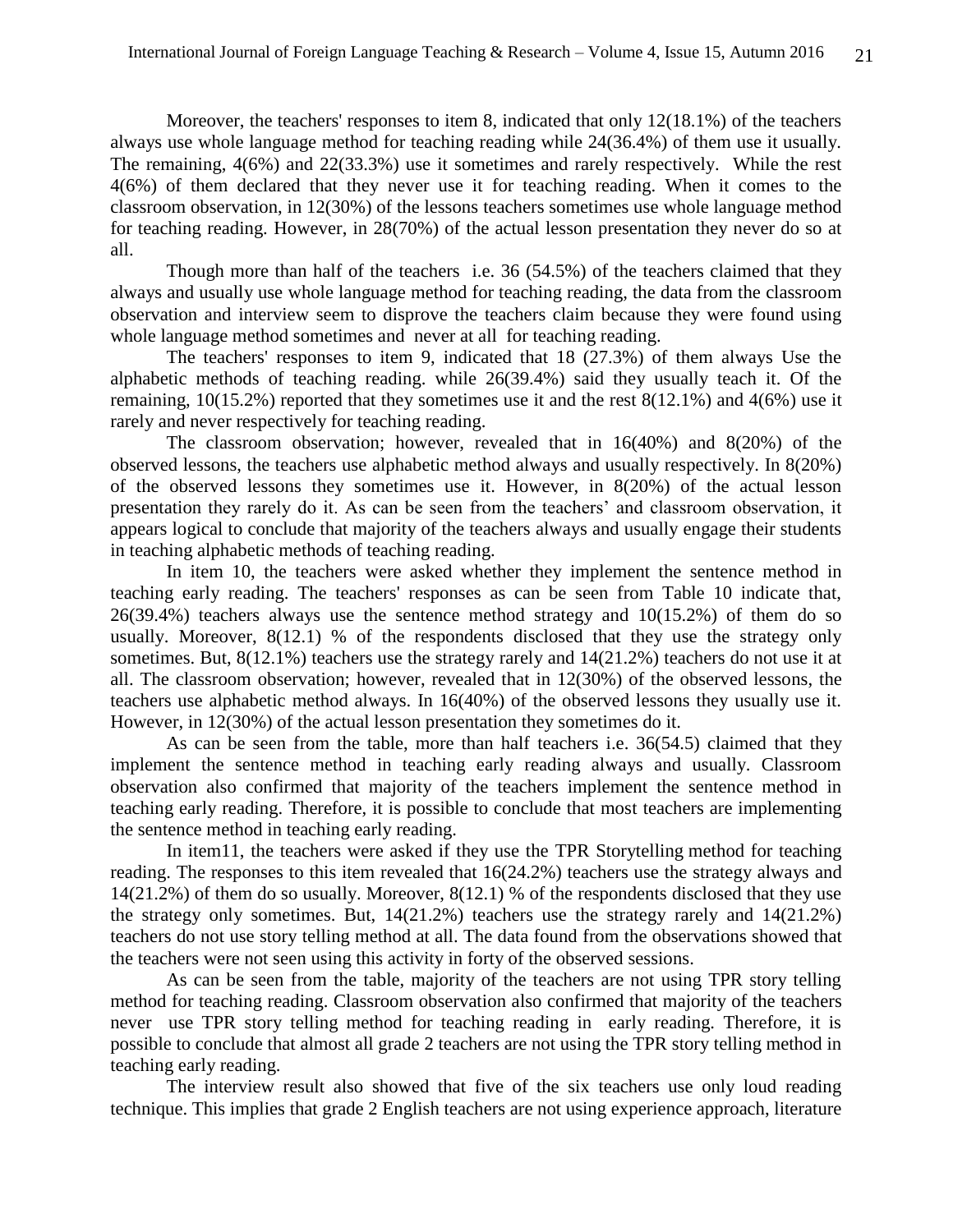approach, whole language method, alphabetic method, and sentence method. There is a daunting problem in equipping teachers to teach early reading effectively.

#### **Discussion**

Majority of the teachers teaching early reading did not have appropriate educational background. They are from language stream, social sciences stream, sport science and mother tongue. In principle, people who did not take training in the science of language acquisition, applied linguistics, anthropology of childhood education, child psychology, psycho- linguistics, methodology of language teaching cannot teach early reading and other language skills. However, the subject teachers who teach early reading are the ones who did not take courses in the aforementioned disciplines. Hence, it seems that the teachers are ill- trained and deficient in the knowledge and skills of teaching English.

These teachers are not professional teachers and they do not know what to teach and how to teach reading skills. They are quite strange to the concept of components of teaching early reading. This will definitely result in producing poor readers who will be academically unsuccessful. This is because quality of early reading has significant impact on students' success in their later life. Research findings also indicated that teachers should have sufficient knowledge of phonology or structure of English language in order to teach phonemic awareness (Gillon, 2004).

Moreover, in most of the observed classes teachers did not teach reading and writing at the same time. It seems that all this is the result of the teachers' lack of in-service training. However, literacy – specifically, learning to read and write - must be central to the primary education curriculum. Teachers must be trained specifically to teach reading and writing, along with the other language skills of speaking and listening. The time allotted to reading and writing instruction in the curriculum must reflect this priority. Children's reading and writing abilities develop together (Tierney & Shannan, 1991).

The literature asserted that early grade "teachers can facilitate language and literacy development through play-based literacy instruction. Child should feel as though s/he is playing while learning" (Snow et al., 1998). But in most of the classes observed, teachers did not accomplish this in their classrooms. It seems to me that all this is the result of the teachers who did not have training in teaching English in general and teaching reading using five components of reading in particular.

This study clearly showed that most teachers use teacher centered method during teaching early reading. However, children who engage in daily discussions about what they read are more likely to become critical readers and learners. Expert readers have strategies that they use to construct meaning before, during, and after reading (Paris, Wasik, & Turner, 1991).

Teachers' interview proved that teachers assume reading aloud as the best way of teaching reading. The professional knowledge that they have in implementing other techniques and strategies such as TPR storytelling, language based, whole language, sentence based, literature based are very limited.

# **Conclusion**

The current study focused on the practice of teaching reading English at 1st cycle primary schools with a special focus on grade 2 students in sixty-six selected schools in Gedeo zone. The major objective of this study was to find out how grade 2 teachers teach the early reading lessons incorporated based on theories and principles of teaching early reading. It tried to see if their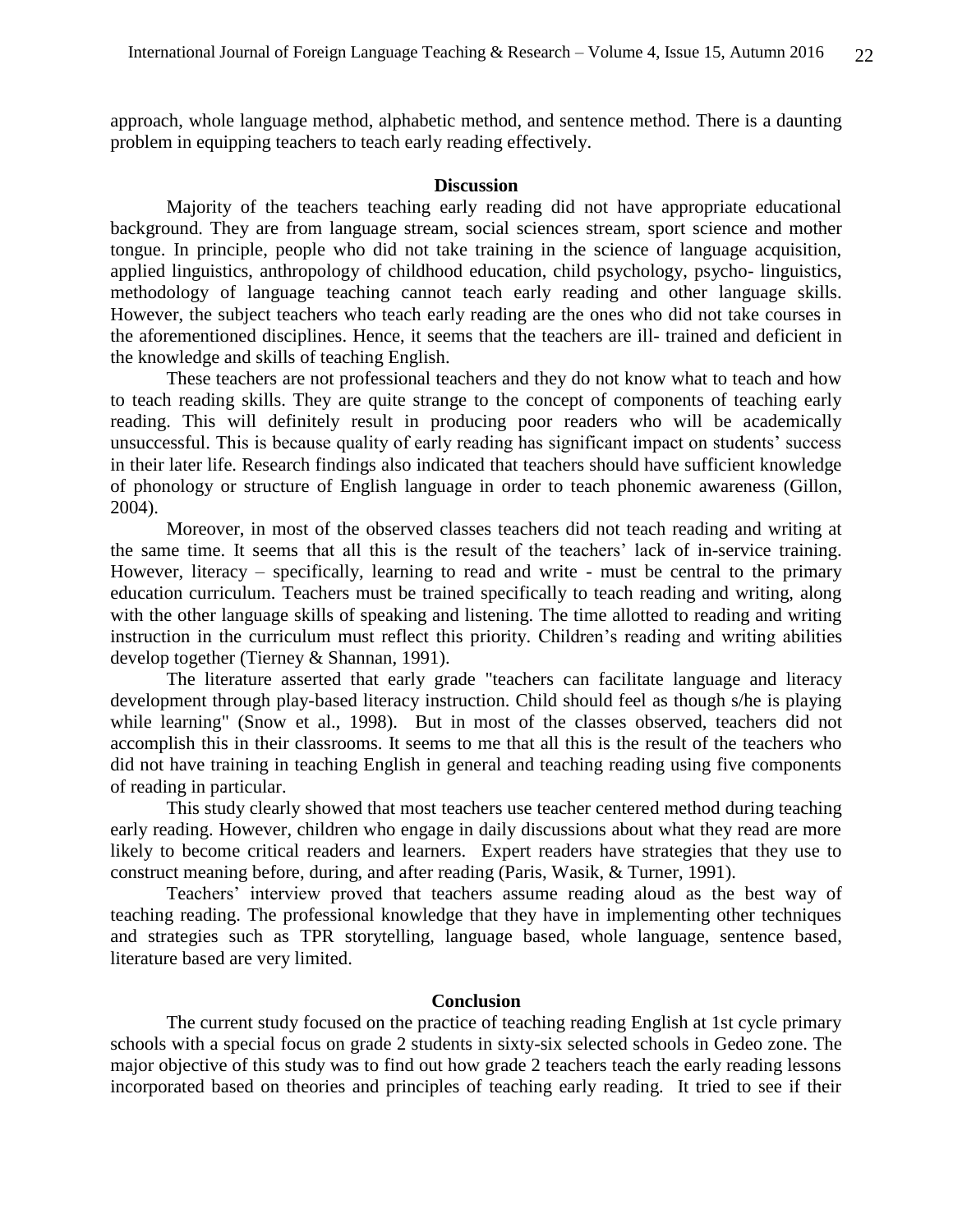teaching practices match the teaching techniques and procedures suggested in SLA research. Based on the findings, the following conclusions are made:

Most teachers' field of study and qualification are far from what is required of them. They are assigned to teach English at grade 2 without having appropriate training for teaching English language in general and teaching reading in particular. Employment of teachers in government schools takes place without considering required qualification to the field. This resulted in poor instruction of teaching early reading.

Early reading teachers have poor understanding of the principles and practice of teaching early reading. They are not aware of implementing five components of reading for teaching early reading such as phonological awareness, phonics instruction, teaching for fluency, teaching for comprehension and teaching vocabulary for reading. Moreover, they are not aware of practices and methods of teaching early reading such as language experience approach, literature based approach, whole language method, alphabetic method, sentence method and TPR storytelling method.

Teachers teaching in grade 2 are not professional teachers and they do not know what to teach and how to teach reading skills. Literacy – specifically, learning to read and write - must be central to the primary education curriculum. Teachers must be trained specifically to teach reading and writing, along with the other language skills of speaking and listening. The time allotted to reading and writing instruction in the curriculum must reflect this priority. Children's reading and writing abilities develop together.

The result of this study showed that most teachers are not giving attention for oral language. Howeve*r,* Oral language is the foundation of learning to read*.* Reading builds on an oral language. Reading program should be designed to build early reading skills have to offer help for and connections to an oral vocabulary in a spoken language.

The study also revealed that most teachers are not using print awareness in the actual classroom. Print awareness refers to activities relating elements of alphabet knowledge, concepts about print, and early decoding. Examples of materials for children to access and use that support print awareness include writing supplies; magnetic letters; alphabet books, boards and cards; class books; board games; manipulative and activities to sort, match, and classify related to shapes and symbols.

## **References**

Anderson, R.C., E.H. Hiebert, J.A. Scott, & I.A.G. Wilkinson.(1985). *Becoming a nation of readers: The report of the Commission on Reading*. Champaign, Ill.: Center for the Study of Reading.

Cantoni, G. (1999). ["Using TPR-Storytelling to Develop Fluency and Literacy in Native](http://jan.ucc.nau.edu/~jar/RIL_5.html)  [American Languages".](http://jan.ucc.nau.edu/~jar/RIL_5.html) Northern Arizona University, College of Education.

Dornye, Z. (2007). *Research Methods in Applied Linguistics: Quantitative, Qualitative and Mixed Methodologies*. Oxford: OUP.

Elmore, R. (2004). *School reform from the inside out: Policy, practice, and performance.* Cambridge, MA: Harvard University Press.

Fielding, L., Kerr, N., Rosier, P. (1998).*The 90% Reading Goal.* Kennewick, WA: The New Foundation Press, Inc.

Fielding-Barnsley, R., & Purdie, N. (2005).Teachers'attitude to and knowledge of metalinguistics in the process of learning to read. *Asia-Pacific Journal of Teacher Education*

Gillon, G. T. (2004). *Phonological awareness from research to practice*. New York,NY: Guilford Press.